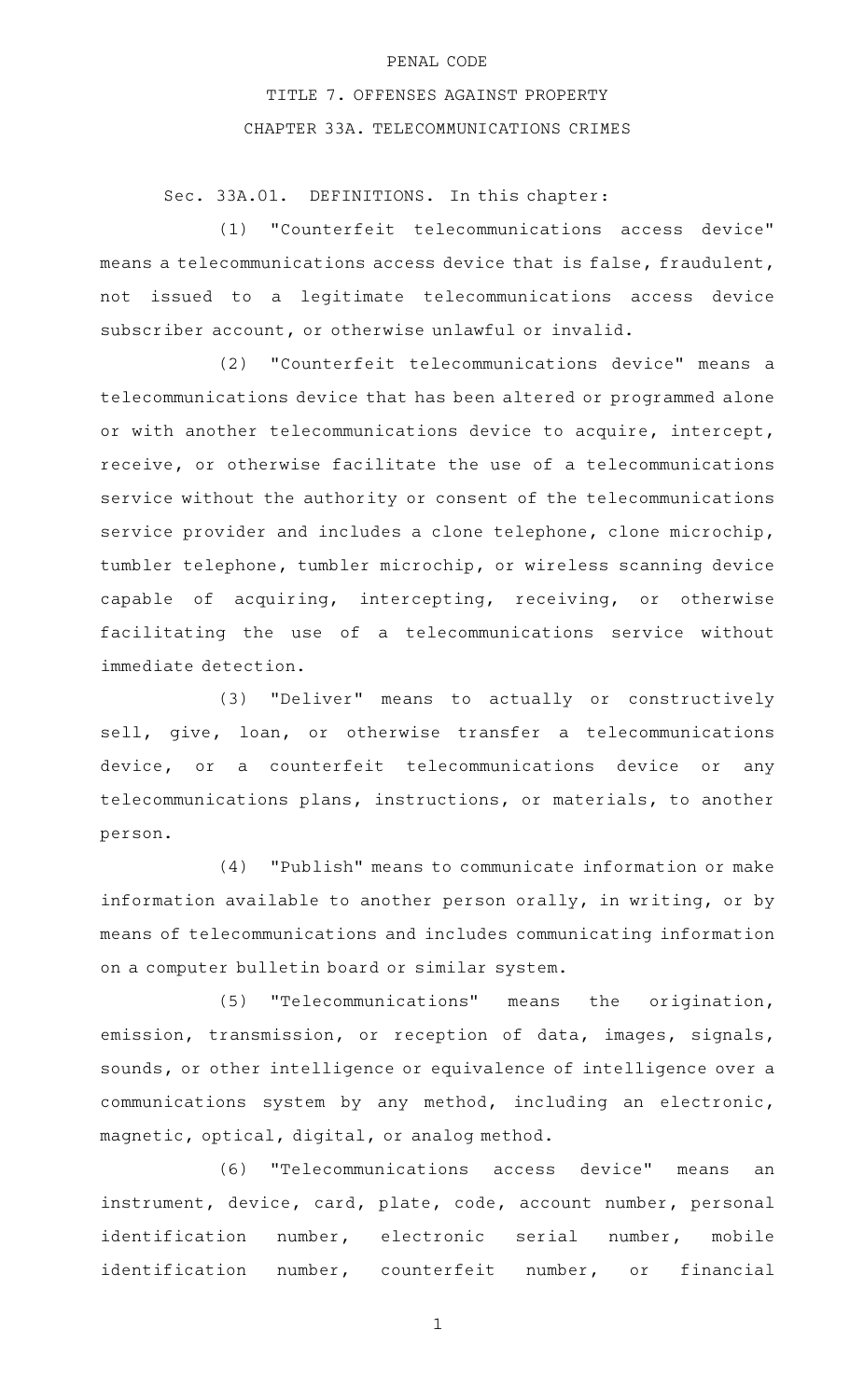transaction device that alone or with another telecommunications access device can acquire, intercept, provide, receive, use, or otherwise facilitate the use of a telecommunications device, counterfeit telecommunications device, or telecommunications service.

(7) "Telecommunications device" means any instrument, equipment, machine, or device that facilitates telecommunications and includes a computer, computer chip or circuit, telephone, pager, personal communications device, transponder, receiver, radio, modem, or device that enables use of a modem.

(8) "Telecommunications service" means the provision, facilitation, or generation of telecommunications through the use of a telecommunications device or telecommunications access device over a telecommunications system.

(9) "Value of the telecommunications service obtained or attempted to be obtained" includes the value of:

(A) a lawful charge for telecommunications service avoided or attempted to be avoided;

(B) money, property, or telecommunications service lost, stolen, or rendered unrecoverable by an offense; and

(C) an expenditure incurred by a victim to verify that a telecommunications device or telecommunications access device or telecommunications service was not altered, acquired, damaged, or disrupted as a result of an offense.

Added by Acts 1997, 75th Leg., ch. 306, Sec. 3, eff. Sept. 1, 1997.

Sec. 33A.02. UNAUTHORIZED USE OF TELECOMMUNICATIONS SERVICE. (a) A person commits an offense if the person is an officer, shareholder, partner, employee, agent, or independent contractor of a telecommunications service provider and the person knowingly and without authority uses or diverts telecommunications service for the person's own benefit or to the benefit of another.

 $(b)$  An offense under this section is:

 $(1)$  a Class B misdemeanor if the value of the telecommunications service used or diverted is less than \$500;

 $(2)$  a Class A misdemeanor if:

(A) the value of the telecommunications service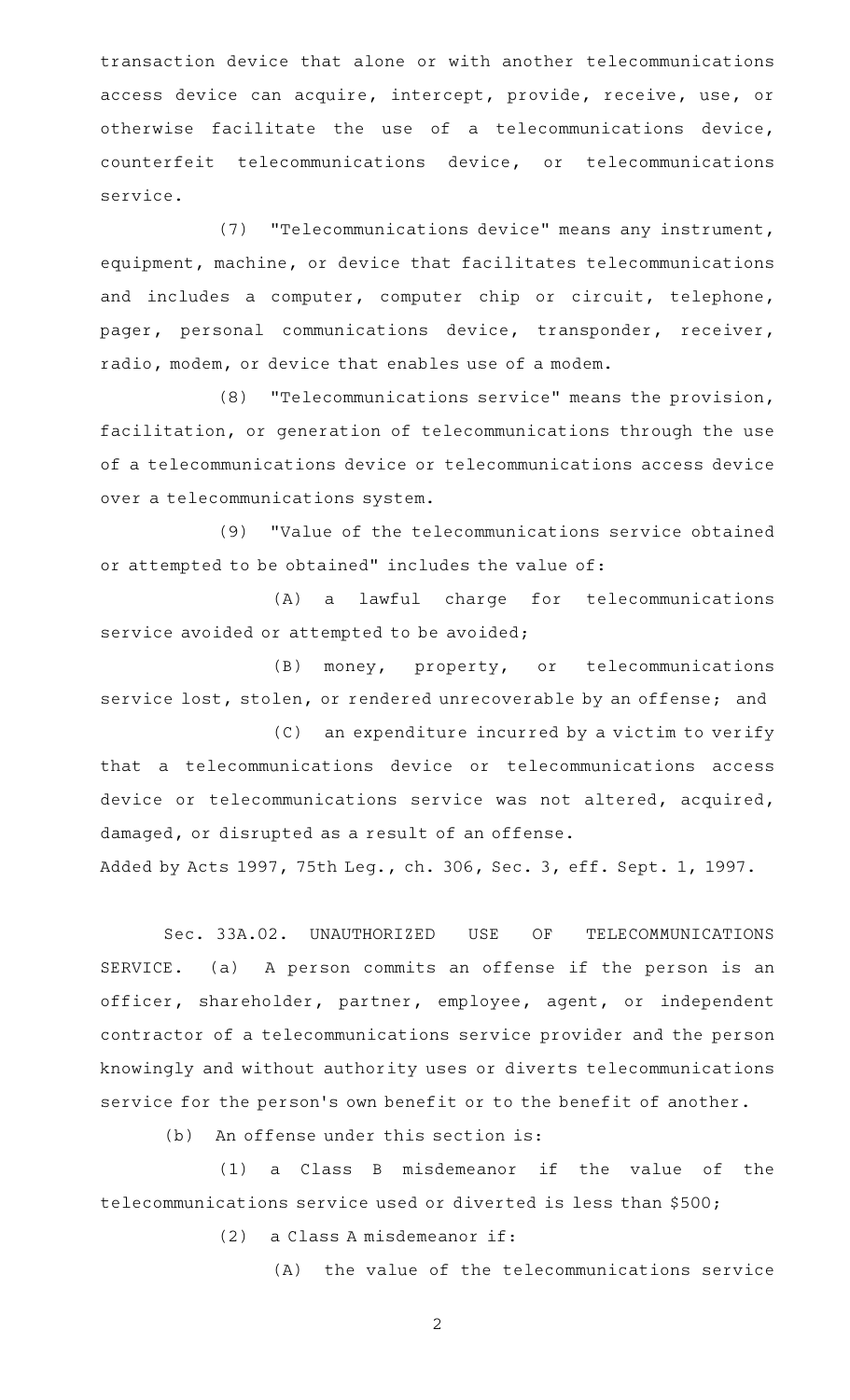used or diverted is \$500 or more but less than \$1,500; or

(B) the value of the telecommunications service used or diverted is less than \$500 and the defendant has been previously convicted of an offense under this chapter;

 $(3)$  a state jail felony if:

(A) the value of the telecommunications service used or diverted is \$1,500 or more but less than \$20,000; or

(B) the value of the telecommunications service used or diverted is less than \$1,500 and the defendant has been previously convicted two or more times of an offense under this chapter;

(4) a felony of the third degree if the value of the telecommunications service used or diverted is \$20,000 or more but less than \$100,000;

 $(5)$  a felony of the second degree if the value of the telecommunications service used or diverted is \$100,000 or more but less than \$200,000; or

 $(6)$  a felony of the first degree if the value of the telecommunications service used or diverted is \$200,000 or more.

(c) When telecommunications service is used or diverted in violation of this section pursuant to one scheme or continuing course of conduct, whether or not in a single incident, the conduct may be considered as one offense and the values of the service used or diverted may be aggregated in determining the grade of the offense.

Added by Acts 1997, 75th Leg., ch. 306, Sec. 3, eff. Sept. 1, 1997.

Sec. 33A.03. MANUFACTURE, POSSESSION, OR DELIVERY OF UNLAWFUL TELECOMMUNICATIONS DEVICE. (a) A person commits an offense if the person manufactures, possesses, delivers, offers to deliver, or advertises:

(1) a counterfeit telecommunications device; or

 $(2)$  a telecommunications device that is intended to be used to:

(A) commit an offense under Section  $33A.04$ ; or

(B) conceal the existence or place of origin or destination of a telecommunications service.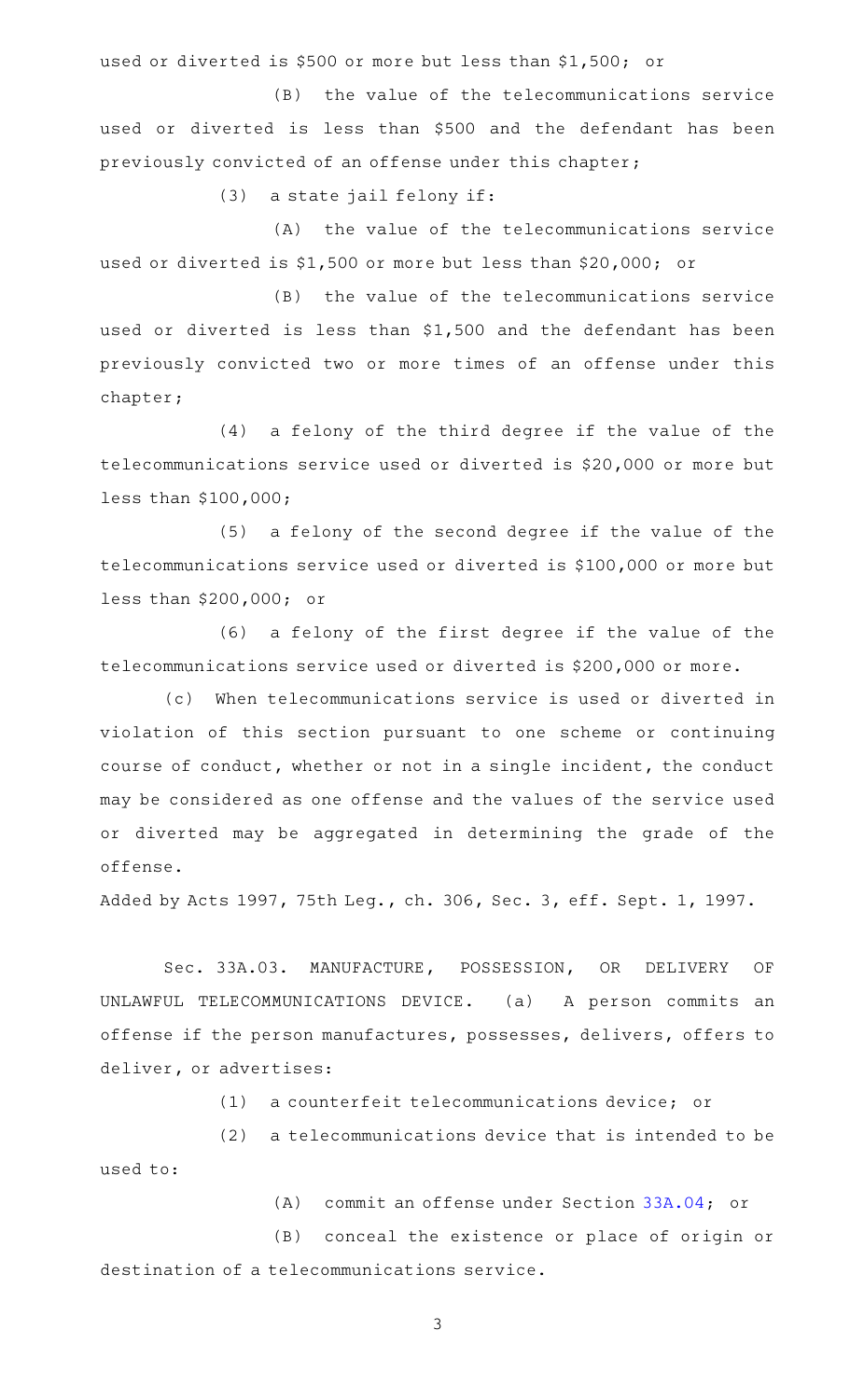(b) A person commits an offense if the person delivers, offers to deliver, or advertises plans, instructions, or materials for manufacture of:

(1) a counterfeit telecommunications device; or

 $(2)$  a telecommunications device that is intended to be used to commit an offense under Subsection (a).

(c) An offense under this section is a felony of the third degree.

(d) It is a defense to prosecution under this section that the person was an officer, agent, or employee of a telecommunications service provider who engaged in the conduct for the purpose of gathering information for a law enforcement investigation related to an offense under this chapter. Added by Acts 1997, 75th Leg., ch. 306, Sec. 3, eff. Sept. 1, 1997.

Sec. 33A.04. THEFT OF TELECOMMUNICATIONS SERVICE. (a) A person commits an offense if the person knowingly obtains or attempts to obtain telecommunications service to avoid or cause another person to avoid a lawful charge for that service by using:

(1) a telecommunications access device without the authority or consent of the subscriber or lawful holder of the device or pursuant to an agreement for an exchange of value with the subscriber or lawful holder of the device to allow another person to use the device;

 $(2)$  a counterfeit telecommunications access device;

(3) a telecommunications device or counterfeit telecommunications device; or

(4) a fraudulent or deceptive scheme, pretense, method, or conspiracy, or other device or means, including a false, altered, or stolen identification.

 $(b)$  An offense under this section is:

(1) a Class B misdemeanor if the value of the telecommunications service obtained or attempted to be obtained is less than \$500;

 $(2)$  a Class A misdemeanor if:

 $(A)$  the value of the telecommunications service obtained or attempted to be obtained is \$500 or more but less than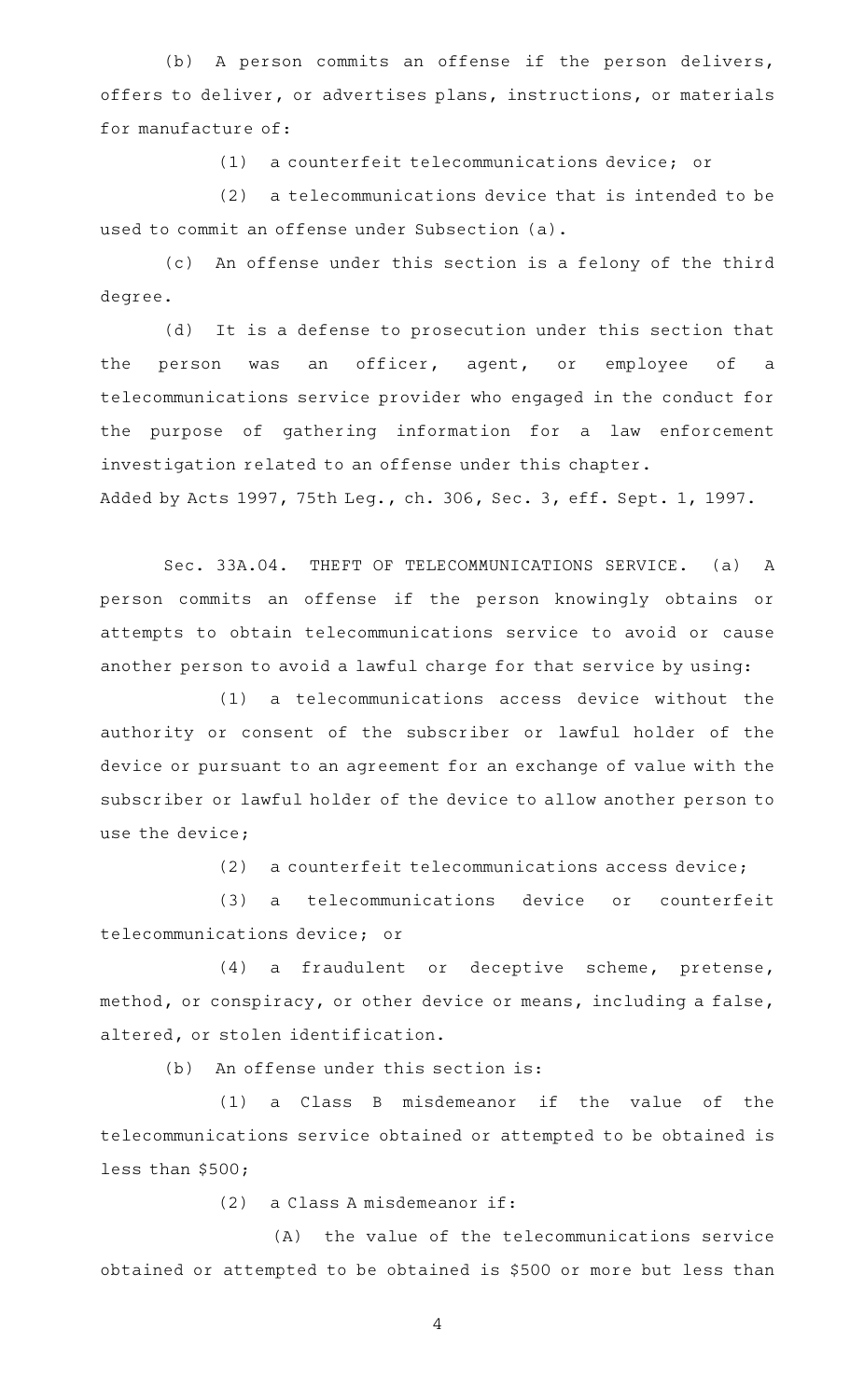\$1,500; or

(B) the value of the telecommunications service obtained or attempted to be obtained is less than \$500 and the defendant has been previously convicted of an offense under this chapter;

 $(3)$  a state jail felony if:

 $(A)$  the value of the telecommunications service obtained or attempted to be obtained is \$1,500 or more but less than \$20,000; or

(B) the value of the telecommunications service obtained or attempted to be obtained is less than \$1,500 and the defendant has been previously convicted two or more times of an offense under this chapter;

(4) a felony of the third degree if the value of the telecommunications service obtained or attempted to be obtained is \$20,000 or more but less than \$100,000;

(5) a felony of the second degree if the value of the telecommunications service obtained or attempted to be obtained is \$100,000 or more but less than \$200,000; or

 $(6)$  a felony of the first degree if the value of the telecommunications service obtained or attempted to be obtained is \$200,000 or more.

(c) When telecommunications service is obtained or attempted to be obtained in violation of this section pursuant to one scheme or continuing course of conduct, whether or not in a single incident, the conduct may be considered as one offense and the values of the service obtained or attempted to be obtained may be aggregated in determining the grade of the offense.

Added by Acts 1997, 75th Leg., ch. 306, Sec. 3, eff. Sept. 1, 1997.

Sec. 33A.05. PUBLICATION OF TELECOMMUNICATIONS ACCESS DEVICE. (a) A person commits an offense if the person with criminal negligence publishes a telecommunications access device or counterfeit telecommunications access device that is designed to be used to commit an offense under Section [33A.04.](http://www.statutes.legis.state.tx.us/GetStatute.aspx?Code=PE&Value=33A.04)

(b) Except as otherwise provided by this subsection, an offense under this section is a Class A misdemeanor. An offense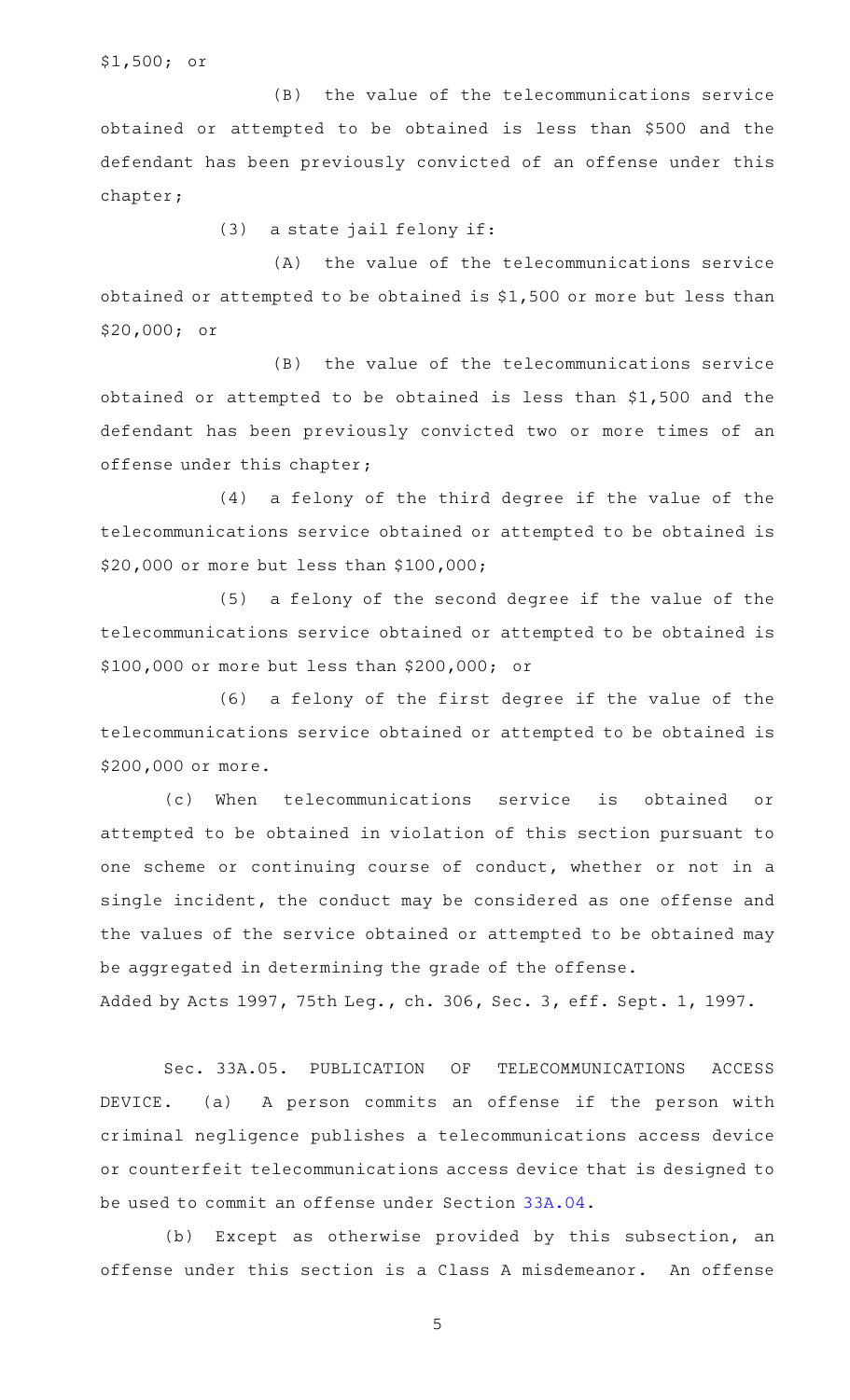under this section is a felony of the third degree if the person has been previously convicted of an offense under this chapter. Added by Acts 1997, 75th Leg., ch. 306, Sec. 3, eff. Sept. 1, 1997.

Sec. 33A.051. FALSE CALLER IDENTIFICATION INFORMATION DISPLAY. (a) A person commits an offense if the person, with the intent to defraud or cause harm, makes a call or engages in any other conduct using any type of technology that results in the display on another person 's telecommunications device of data that misrepresents the actor 's identity or telephone number.

(b) An offense under this section is a Class A misdemeanor.

(c) Notwithstanding any other provision of this chapter, a conviction for an offense under this section may not be used for enhancement purposes under any other section of this chapter.

(d) It is a defense to prosecution that the actor:

 $(1)$  blocked caller identification information;

(2) was a peace officer or federal law enforcement officer lawfully discharging an official duty;

(3) was an officer, agent, or employee of a federal intelligence or security agency lawfully discharging an official duty;

(4) was an officer, agent, or employee of a telecommunications service provider who was:

(A) acting in the provider's capacity as an intermediary for the transmission of telephone service, a Voice over Internet Protocol transmission, or another type of telecommunications transmission between the caller and the recipient;

(B) providing or configuring a service or service feature as requested by a customer;

(C) acting in a manner that is authorized or required by other law; or

(D) engaging in other conduct that is a necessary incident to the provision of service; or

(5) was a private investigator licensed under Chapter [1702](http://www.statutes.legis.state.tx.us/GetStatute.aspx?Code=OC&Value=1702), Occupations Code, lawfully conducting an investigation.

(e) For the purposes of this section, "telecommunications